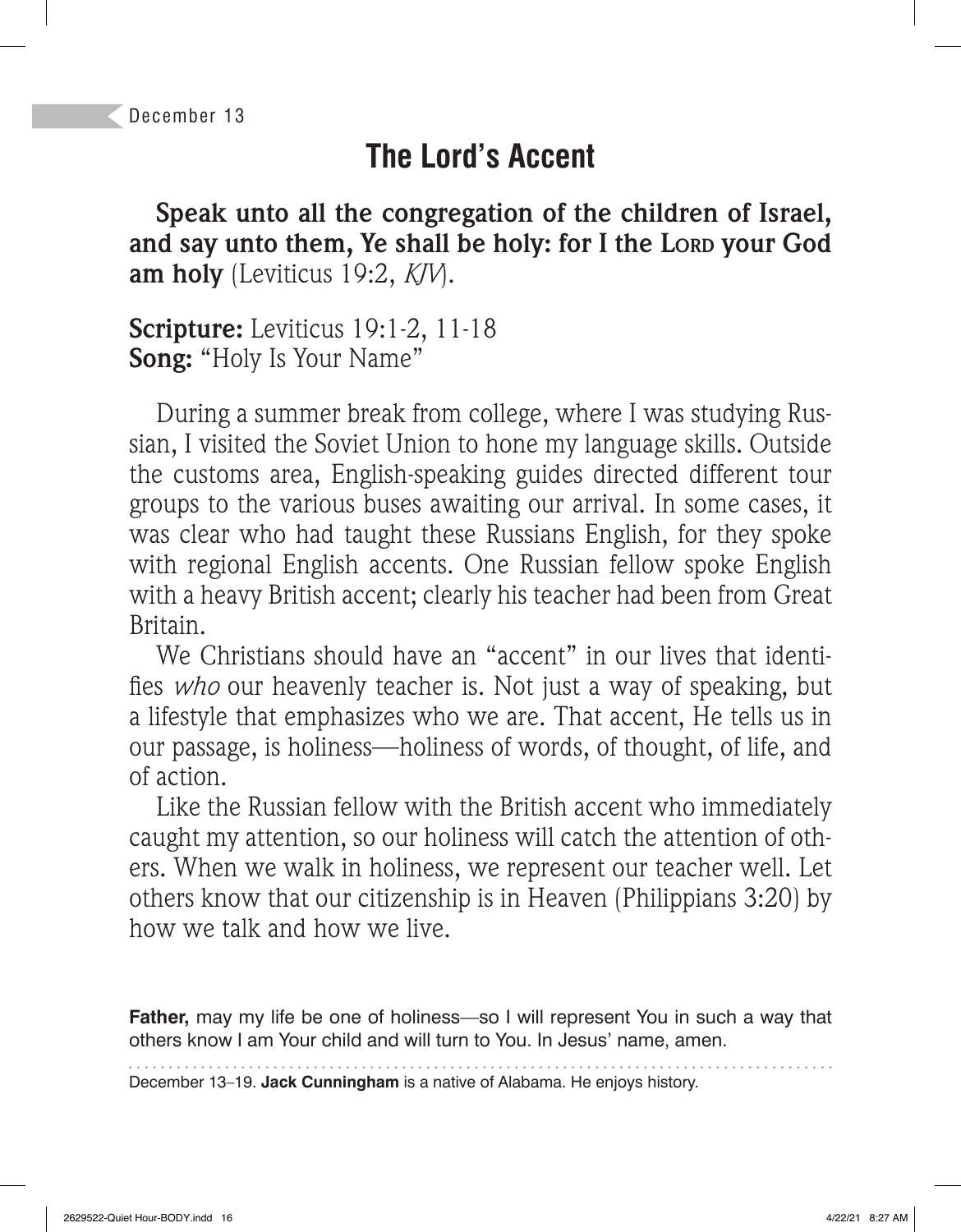#### **Heralds of Righteousness**

**Justice and judgment are the habitation of thy throne: mercy and truth shall go before thy face. Blessed is the people that know the joyful sound: they shall walk, O LORD, in the light of thy countenance** (Psalm 89:14-15, *KJV*).

**Scripture:** Psalm 89:14-21 **Song:** "Tell the Good News"

In the year 490 BC, an Athenian army defeated a Persian army at a place called Marathon. According to legend, a messenger ran back to Athens to announce the good news: Victory! And then . . . he collapsed. But this story likely never happened, because an ancient historian tells us that this same messenger actually ran to the city of Sparta to get help before the battle ended. And after the battle, the army of Athens returned home. Nevertheless, it illustrates what ancient heralds did.

In our key verses, mercy and truth are depicted as heralds. They go before God's throne, His seat of government that is rooted in justice and judgment. They announce to the world that God is righteous, that His judgments are just, and that He offers mercy and truth to everyone!

Today the Lord sends us as His heralds to deliver the good news of salvation to the world. Through His death, Christ won the victory for us. He offers mercy to all who believe. Be His herald. Proclaim His truth and mercy to a hurting world.

**Father,** help me be a herald of Your righteousness. Make me a proclaimer of Your truth and the mercy You offer through Your holy Son, Jesus. Use me for Your kingdom. In Jesus' name, amen.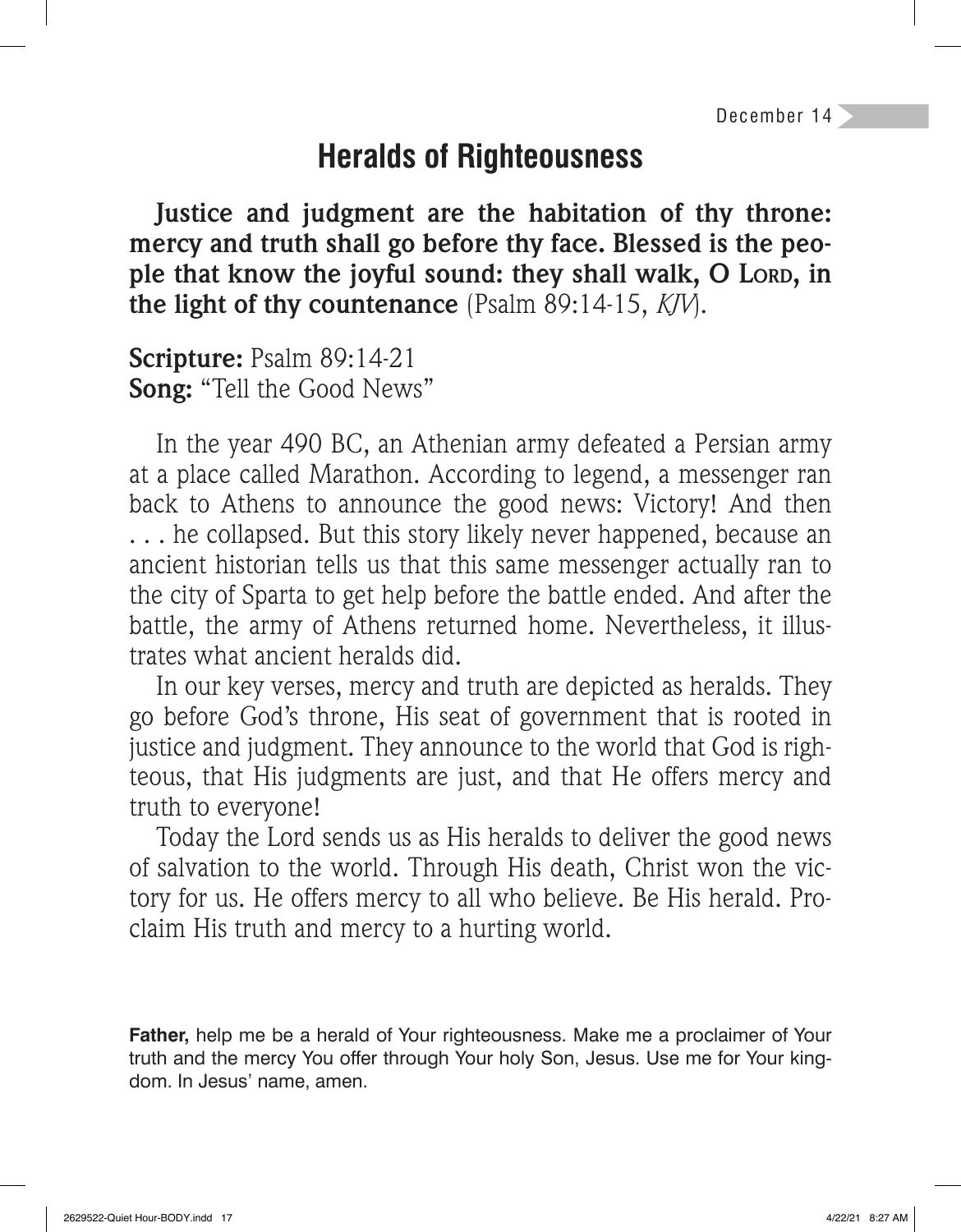## **Investing in Souls**

**The love of money is the root of all evil. . . . But thou, O man of God, . . . follow after righteousness, godliness, faith, love, patience, meekness** (1 Timothy 6:10-11, *KJV*).

**Scripture:** 1 Timothy 6:6-12 **Song:** "Bringing in the Sheaves"

Murmurs rippled through Selina Hastings's mansion while the evangelist preached. Afterward, many of England's eighteenthcentury nobility who'd attended the meeting stormed out. "Me, a sinner?" they said, feeling insulted. "How dare that preacher call me that. I'm no beggar on the street!" These and similar things often happened during Methodist meetings in this pious lady's home.

When she was just 21 years old, Selina Hastings, known to history as the Countess of Huntingdon, became one of Methodism's earliest female followers. Her deep piety and faith led her to use her money to further God's kingdom. She hosted meetings to win her wealthy peers to Christ, and she financially supported Methodist missions. She invested her money in eternal things.

We can learn from her example. Having lots of money isn't wrong, nor is it wrong to be in a lower income bracket. What counts is who or what we love, since that is the root of who we are and what we consider important. For Selina, God's kingdom was important. Likewise, His kingdom should be at the top of our lists. Invest in the kingdom to win souls to Christ.

**Father,** I set my heart on You. Give me such a hunger and desire for You and all things eternal that I'll pursue You above all else. In Jesus' name, amen.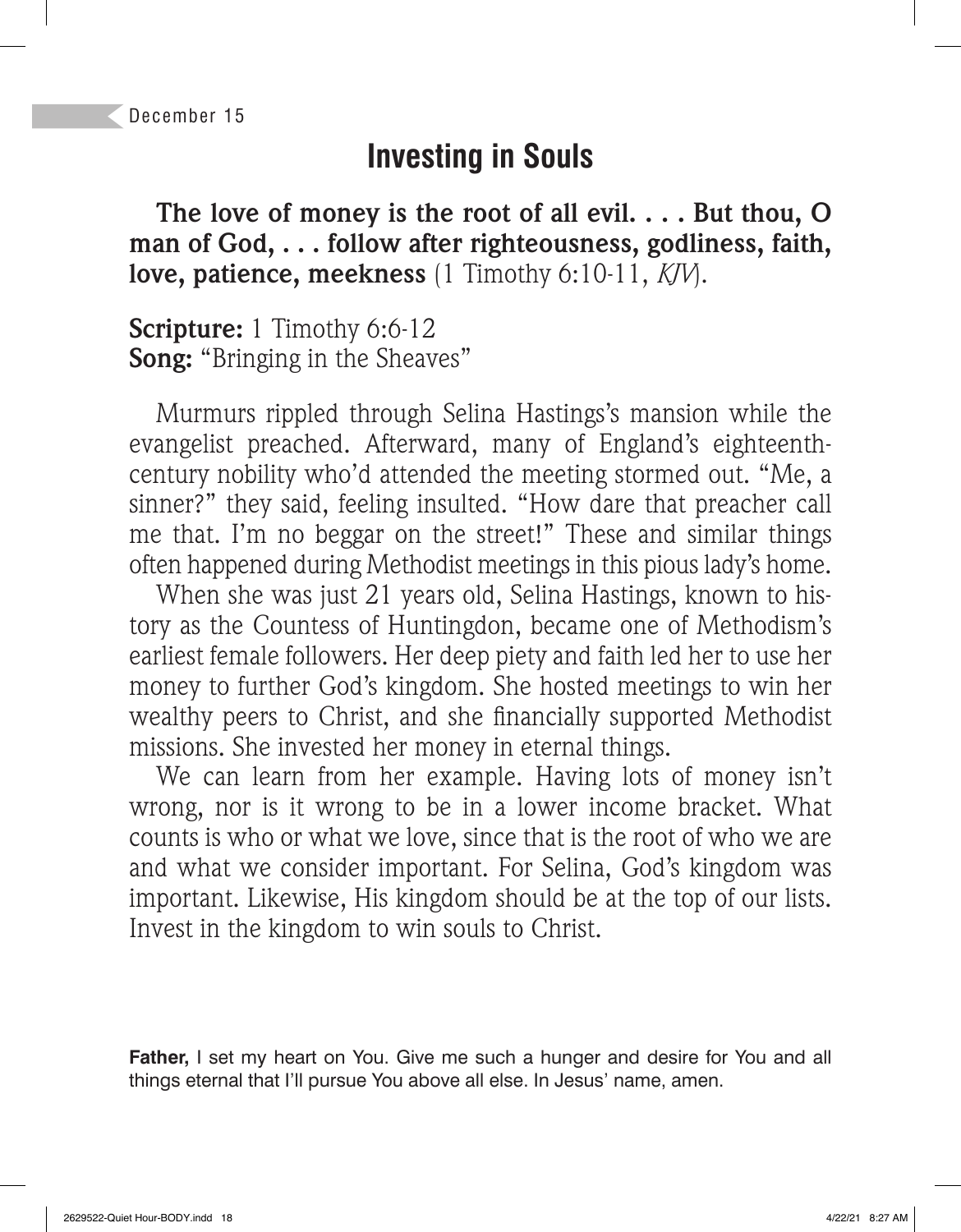## **True Humility**

**He hath shewed thee, O man, what is good; and what doth the LORD require of thee, but to do justly, and to love mercy, and to walk humbly with thy God?** (Micah 6:8, *KJV*).

**Scripture:** Micah 6:1-8 **Song:** "He Is My Everything"

The great South African pastor Andrew Murray was a prolific writer. Until I read his book *Humility: The Beauty of Holiness,* I thought I was pretty humble. The Holy Spirit, however, used that book to teach me otherwise. Humility doesn't come easily. After all, our human nature caters to pride.

Murray says that when we walk with God humbly, we have the revelation that we are nothing and He is everything. The humble person relies on God totally. Why does God require this of us? Because it's the only way we can walk in holiness. It's only through His Holy Spirit that we can fulfill His requirements: behaving justly, loving mercy, and walking in humility.

As believers in Christ, let's put aside all pride and let our Heavenly Father be our all in all. Let Him be first in our hearts and lives, and let's put others before ourselves. We don't need to understand everything that happens to us. We only need to rely on Him in everything, serving Him and walking in humility. After all, humility brings honor to our King.

**Father, I** praise You today as my Lord. Take first place in my heart and life. Thank You for the opportunity to serve others as Your representative. In Jesus' name, amen.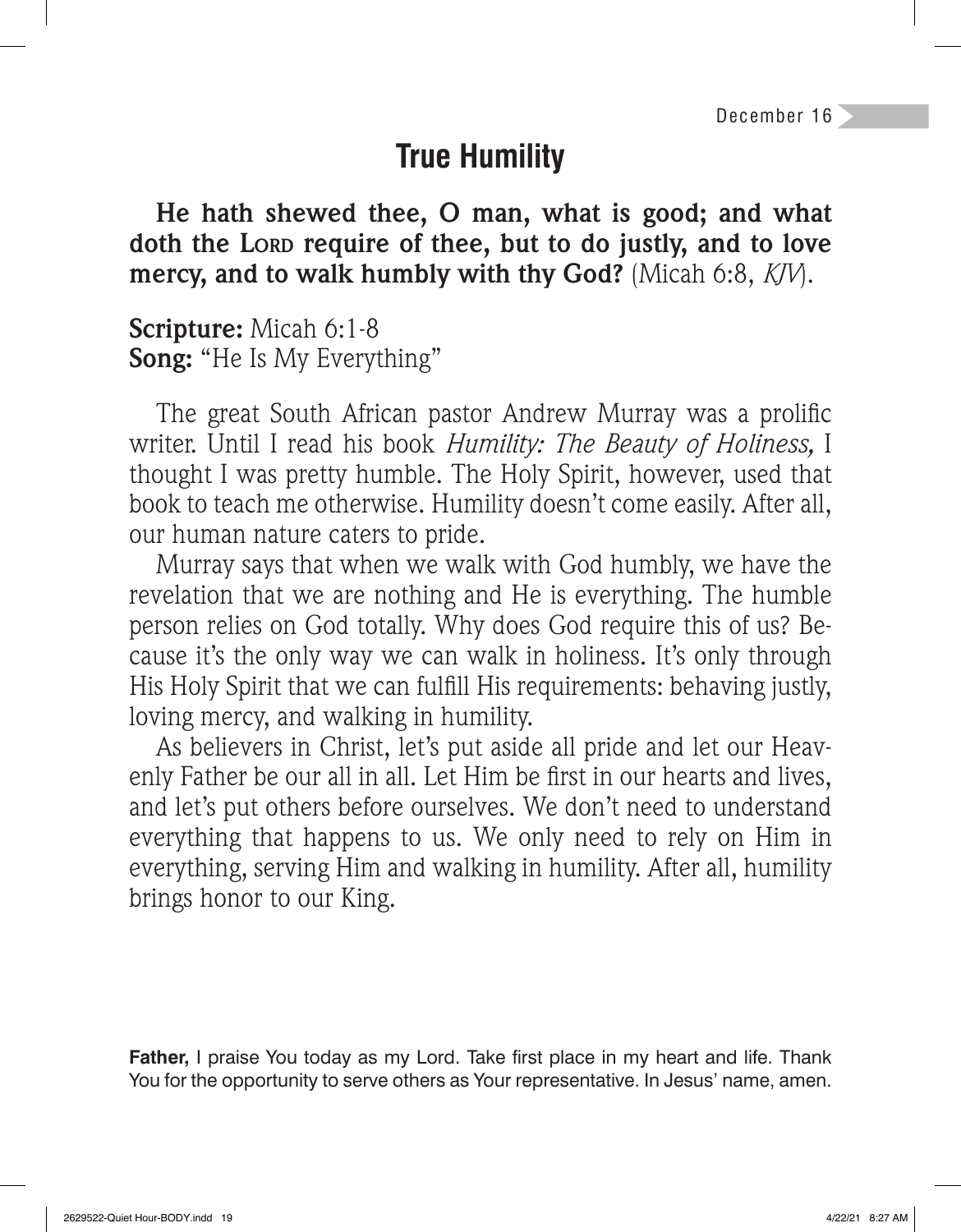# **No Time to Worry**

**Behold the fowls of the air: for they sow not, neither do they reap, nor gather into barns; yet your heavenly Father feedeth them. Are ye not much better than they? Which of you by taking thought can add one cubit to his stature?**  (Matthew 6:26-27, *KJV*).

**Scripture:** Matthew 6:25-34 **Song:** "Through It All"

Every day I'd give my indoor dog, Jebba, some playtime in the backyard. Since it was fenced in, she was safe. I cared for her every need—long walks, trips to the vet, food, and water. She had zero worries. Oftentimes, she'd stretch out beneath my fig tree, her golden-furred head resting on her big forepaws, her honey-colored eyes closed. One day as I observed her resting beneath this tree, the word *contentment* flashed through my mind. Jebba was content. Why? Because I took good care of her.

Similarly, God takes care of all His creation. Jesus tells us to notice the birds. He feeds them and cares for them. Then Jesus asks us: "Are ye not much better than they?" The obvious answer: Yes. And if the birds don't need to worry, neither do we. We can't make anything better by worrying.

As I've walked with the Lord, I've learned that the more I trust Him to take care of me, the less time I have to worry. No need to get stressed out with toss-and-turn nights and days of constant nailbiting and pacing over what might happen next. Let's put our cares in His hands and leave them there. He loves us even more than He cares for the birds of the air.

**Father,** thank You, for taking care of my every need. In Jesus' name, amen.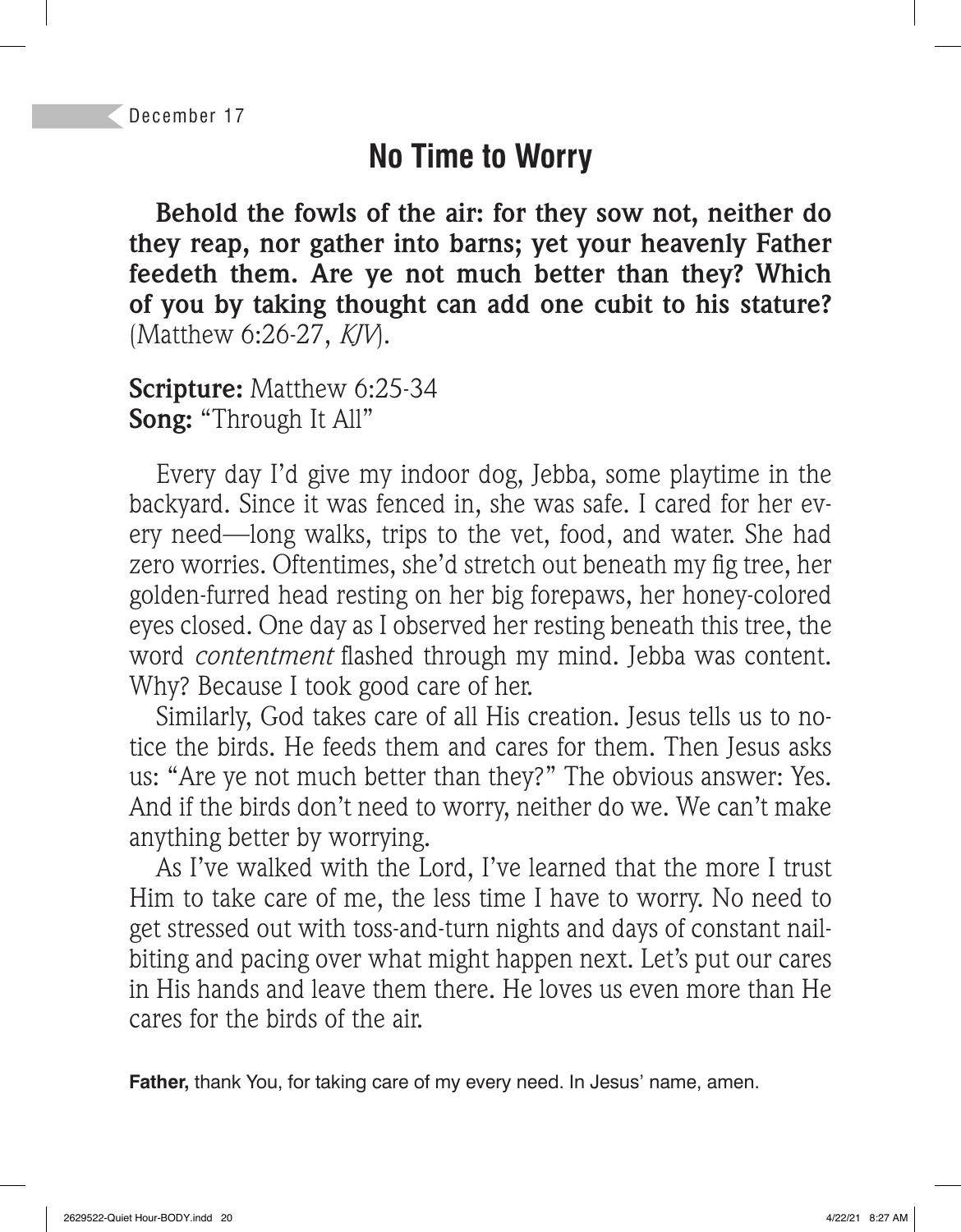# **Shined Shoes**

**A shoot will come up from the stump of Jesse. . . . The Spirit of the LORD will rest on him . . . and he will delight in the fear of the LORD** (Isaiah 11:1-3).

**Scripture:** Isaiah 11:1-9 **Song:** "Speak, O Lord"

In high school I attended a military boarding school. Sometimes my cadet officers told me to do things I didn't want to do, such as shining my shoes, polishing my brass belt buckles, and marching. When Sunday mornings rolled around, we cadets and our rooms went through an inspection before we headed off to church. I can't say I delighted in following every order, but I did obey because I wanted to keep my demerits down to a minimum.

In our passage today, Isaiah prophesies about Jesus our Savior. Jesus, the prophet says, "will delight in the fear of the LORD" (Isaiah 11:3). And He certainly did! He told His disciples that He thrived on the Father's will (John 4:34). He walked in perfect obedience even going to the cross, where He suffered and died for us. He did not receive one demerit from His Heavenly Father.

Some people may be like me, not delighting in shining shoes and brass buckles or doing other necessary tasks. However, through obedience to the Lord's commands, we show the world that we revere Him. Sure, we'll slip up at times, just as I did in military school. Our spiritual shoes may not always shine. But having a heart that fears God and that seeks to please Him—let this be our goal and our delight.

**Father,** help me to shine by doing Your will. In Jesus' name, amen.